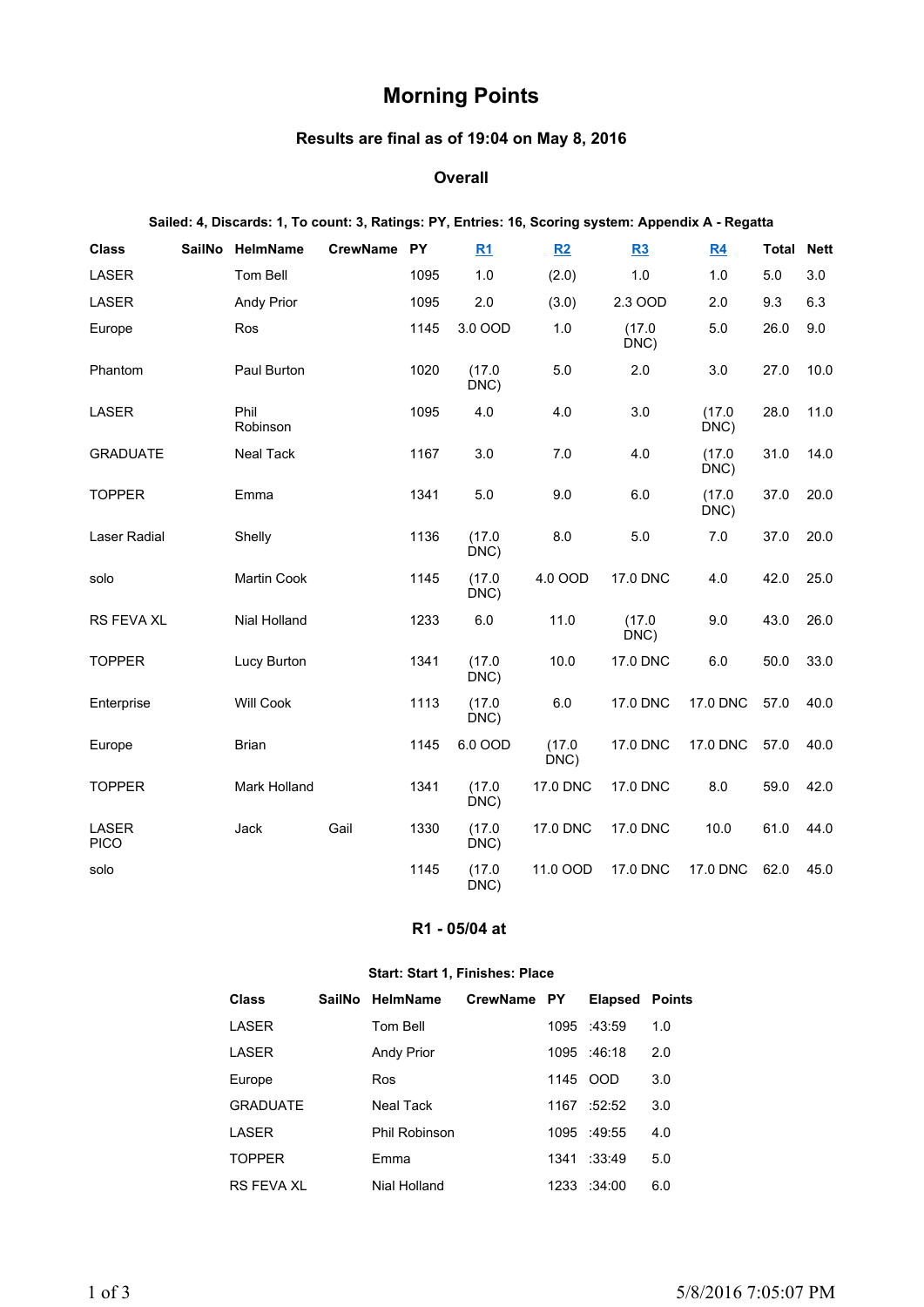### **R2 - 19/04 at**

#### **Start: Start 1, Finishes: Place**

| <b>Class</b>      | SailNo | <b>HelmName</b>      | CrewName PY |      | <b>Elapsed</b> | <b>Points</b> |
|-------------------|--------|----------------------|-------------|------|----------------|---------------|
| Europe            |        | Ros                  |             | 1145 | :56:10         | 1.0           |
| LASER             |        | Tom Bell             |             | 1095 | :54:07         | 2.0           |
| LASER             |        | <b>Andy Prior</b>    |             | 1095 | :54:09         | 3.0           |
| LASER             |        | <b>Phil Robinson</b> |             | 1095 | :57:24         | 4.0           |
| solo              |        | Martin Cook          |             | 1145 | <b>OOD</b>     | 4.0           |
| Phantom           |        | Paul Burton          |             | 1020 | :53:54         | 5.0           |
| Enterprise        |        | Will Cook            |             |      | 1113 :59:17    | 6.0           |
| <b>GRADUATE</b>   |        | <b>Neal Tack</b>     |             | 1167 | :62:22         | 7.0           |
| Laser Radial      |        | Shelly               |             | 1136 | :67:32         | 8.0           |
| <b>TOPPER</b>     |        | Emma                 |             | 1341 | :82:50         | 9.0           |
| <b>TOPPER</b>     |        | Lucy Burton          |             | 1341 | :89:60         | 10.0          |
| <b>RS FEVA XL</b> |        | Nial Holland         |             | 1233 | :89:40         | 11.0          |
| solo              |        |                      |             | 1145 | <b>OOD</b>     | 11.0          |

# **R3 - 11/08/2013 at**

### **Start: Start 1, Finishes: Place**

| <b>Class</b>    | SailNo HelmName   | CrewName PY |      | <b>Elapsed</b> | <b>Points</b> |
|-----------------|-------------------|-------------|------|----------------|---------------|
| LASER           | Tom Bell          |             |      | 1095 :41:51    | 1.0           |
| Phantom         | Paul Burton       |             | 1020 | :39:22         | 2.0           |
| LASER           | <b>Andy Prior</b> |             | 1088 | <b>OOD</b>     | 2.3           |
| LASER           | Phil Robinson     |             | 1341 | :55:47         | 3.0           |
| <b>GRADUATE</b> | Neal Tack         |             | 1167 | :50:40         | 4.0           |
| Laser Radial    | Shelly            |             | 1136 | :49:26         | 5.0           |
| <b>TOPPER</b>   | Emma              |             | 1341 | :60:00         | 6.0           |

## **R4 - 11/08 at**

#### **Start: Start 1, Finishes: Place**

| <b>Class</b>  | <b>SailNo</b> | <b>HelmName</b>    | CrewName PY |      | <b>Elapsed</b> | <b>Points</b> |
|---------------|---------------|--------------------|-------------|------|----------------|---------------|
| LASER         |               | Tom Bell           |             |      | 1095 :29:08    | 1.0           |
| LASER         |               | <b>Andy Prior</b>  |             | 1088 | :29:53         | 2.0           |
| Phantom       |               | Paul Burton        |             |      | 1020 :28:11    | 3.0           |
| solo          |               | <b>Martin Cook</b> |             | 1145 | :33:48         | 4.0           |
| Europe        |               | Ros                |             |      | $1145 \t34:15$ | 5.0           |
| <b>TOPPER</b> |               | Lucy Burton        |             | 1341 | $-41.53$       | 6.0           |
| Laser Radial  |               | Shelly             |             | 1095 | :35:02         | 7.0           |
| <b>TOPPER</b> |               | Mark Holland       |             | 1341 | 147.15         | 8.0           |